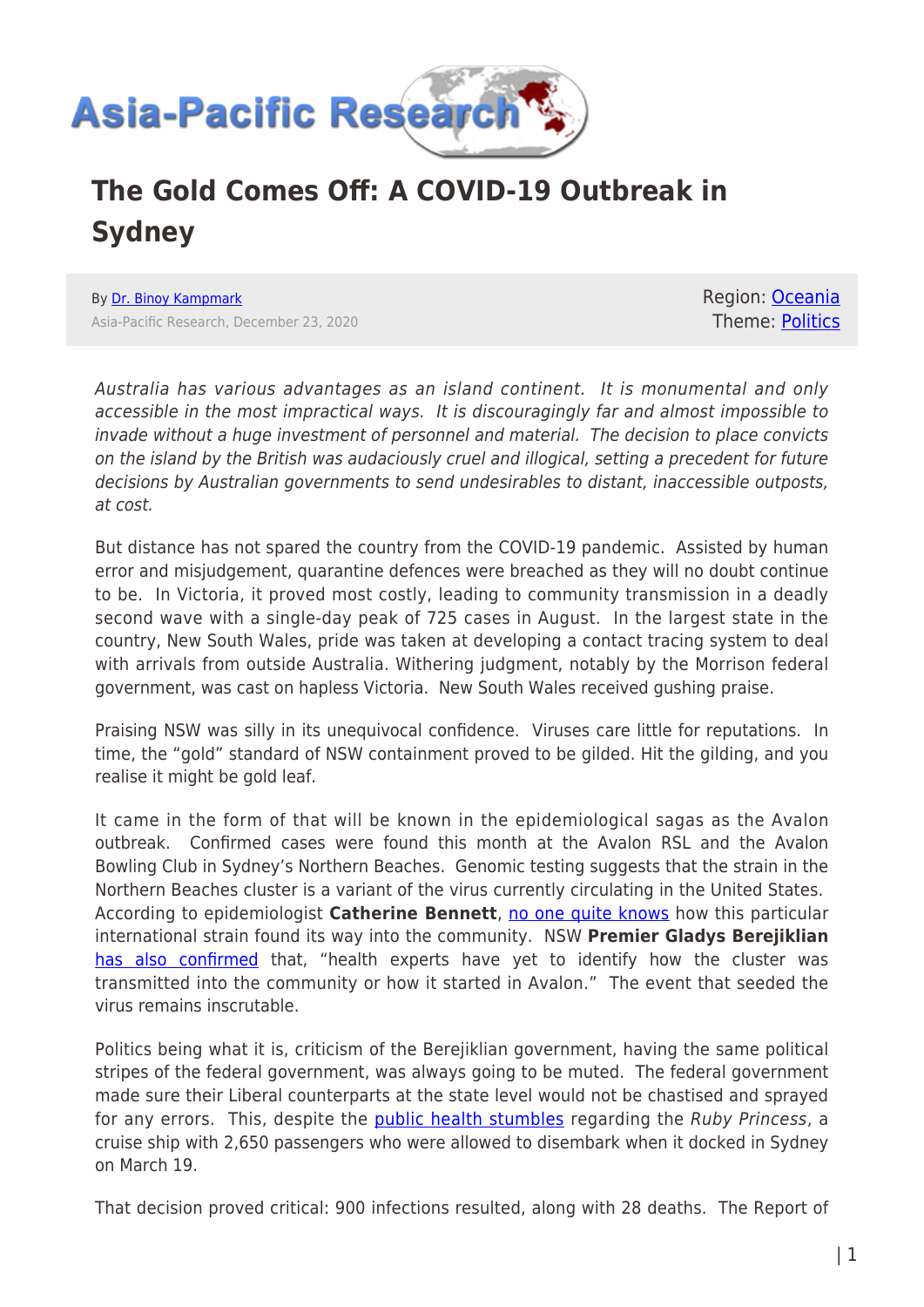the Special Commission of Inquiry into the Ruby Princess [did not mince words:](https://www.dpc.nsw.gov.au/assets/dpc-nsw-gov-au/publications/The-Special-Commission-of-Inquiry-into-the-Ruby-Princess-Listing-1628/Report-of-the-Special-Commission-of-Inquiry-into-the-Ruby-Princess.pdf) "In light of all the information the (NSW Health) Expert Panel had, the decision to assess the risk as 'low risk' – meaning, in effect, 'do nothing; – is as inexplicable as it is unjustifiable." The inquiry also had words on "the directive to allow passengers to onward travel interstate and internationally after disembarkation on March 19". The move "did not appropriately contemplate or comply with the terms of the Public Health Order that came into effect on March 17."

Berejiklian found herself [apologising](https://www.abc.net.au/news/2020-08-17/nsw-premier-apologises-unreservedly-over-ruby-princess-handling/12564830) "unreservedly to anybody who is continuing to suffer, or has suffered unimaginable loss because of mistakes that were made within our health agencies." Lessons had been learnt, she declared, and such "circumstances should and will never happen again in New South Wales."

Abundant criticism has instead been directed at the Labor government of **Dan Andrews** for quarantine breaches in Victoria that led to a second surge. When strict curfew and lockdown regulations were imposed on Melbourne, the federal treasurer Josh Frydenberg [wished for their lifting](https://www.sbs.com.au/news/all-about-the-politics-daniel-andrews-hits-back-at-josh-frydenberg-over-victoria-s-coronavirus-roadmap). "More than 1,000 jobs are being lost every day on this premier's watch," he spluttered in October. "The bloody-mindedness is unforgivable. The stubbornness is unforgivable."

Even now, the NSW state government is being incautiously proud, assuming that its tracing system is without peer. In the hyperbolic [assertion](https://thenewdaily.com.au/news/2020/12/22/paul-bongiorno-scott-morrison-quarantine/) of Berejiklian, "We do have, I believe, one of the best if not the best contract tracing team on the planet." A tedious Morrison [continues](https://twitter.com/Qldaah/status/1339386335228882946) to toot the claim that "NSW is the gold standard," having handled the pandemic in exemplary fashion where others "faltered".

Refusing to adopt the dramatic, and at times draconian policy of the Andrews lockdown formula, especially given the Christmas period, the Berejeklian government is gambling on prowess and precision. Premier Berejiklian, for instance, [has urged](https://www.abc.net.au/news/2020-12-18/nsw-coronavirus-ten-new-cases-bringing-total-to-28/12996622) people not to use public transport without wearing a mask or frequent a supermarket or place of worship without one. "It would just be crazy" not to do so.

A more localised containment approach has been adopted, with a focus on the Northern Beaches area. Residents leaving their home face fines of \$1100 unless undertaken for approved reasons. The area has now been divided for the Christmas period into two zones with slightly different regulations.

For all its self-praise, the government has done much to stifle discussion on flaws in its own quarantine policy, not least its approach to handling the isolation of flight crews. A degree of latitude has been permitted to airline staff to self-isolate in hotels of their own choice. Only now has this approach changed, with thirteen crewmembers of an LATAM Chile flight from South American *fined* \$1,000 for leaving their hotel to attend various city venues. The airlines, for the most part, feel that quarantine conditions are not the province of the state government. The Australian airline Qantas, for instance, would prefer exemptions for their crew to remain while they manage their own quarantine arrangements. What could go wrong?

Whatever happens in terms of managing the Sydney outbreak does not detract from the distinct inconspicuousness, if not absence, of the prime minister. From the start of the pandemic, Morrison has made the states and territories the chief custodians of public health defence. His biosecurity eye has been stubbornly closed.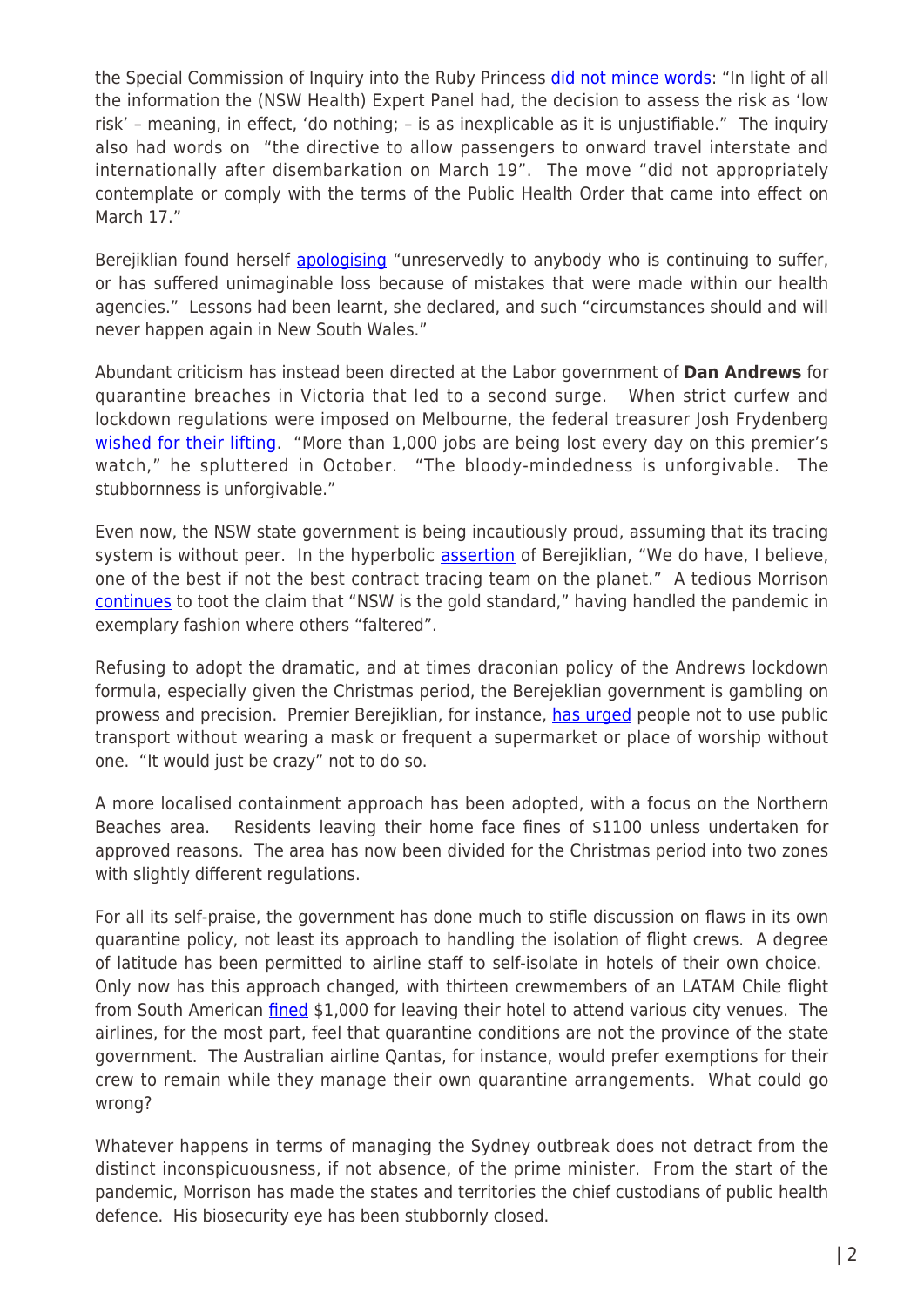As [has been pointed out](https://thenewdaily.com.au/news/2020/12/22/paul-bongiorno-scott-morrison-quarantine/) by the veteran journalist Paul Bongiorno, this has been nothing short of a grand abdication of responsibility. "Early in the pandemic at the first meeting of Scott Morrison's national cabinet – the rolling summit of the state and territory leaders – according to a source close to the meeting, the states were shocked when the Prime Minister came to the meeting with no quarantine plan." It took the promptings of Premier Andrews, backed by other state and territory leaders, to create a state-funded hotel quarantine scheme.

In its *[interim report](https://www.aph.gov.au/Parliamentary_Business/Committees/Senate/COVID-19/COVID19/Interim_Report)*, the Australian Senate inquiry into the Morrison government's approach to the coronavirus found that it "did not have adequate plans in place either before, or during the pandemic. Not only did it fail to heed warnings prior to COVID-19 about the National Medical Stockpile of personal protective equipment, there were inadequacies in its approach to pandemic planning exercises." Specific sectors also suffered, as there was no developed "COVID-19 plan for the [aged care] sector, which was unprepared and illequipped to protect the safety of residents when the pandemic hit."

With such outbreaks, questions will gather, and remain unanswered. Sounding a touch stringent, but nonetheless relevant, Magda Szubanski [suggested](https://twitter.com/MagdaSzubanski/status/1341142890370756614) that "the only thing preventing this country from having a normal, healthy, prosperous life" was permitting the continued arrival of overseas travellers. In a remark, [she asks](https://twitter.com/MagdaSzubanski/status/1341141804721217536) the nagging question: "surely the issue is – why do we not have a coherent, tough, effective FEDERAL quarantine approach to international travellers? God knows we can manage with asylum seekers?" Certainly something for the prime minister to chew over.

While Andrews will always be saddled with the errors, misjudgements and desperately poor decisions of the initial quarantine arrangements, his critics were unwise to assume the throne of judgment. Eventually, the riverbanks would break elsewhere. Other states would have to face a viral surge, their defences and containment measures bypassed and mocked. As with all absolute measures to seal off a community, breaches will take place and exceptions made.

In all of this, Morrison remains silent on matters that remain within the jurisdiction of the Commonwealth. To date, there have been no announcements about revising quarantine exemptions for returning diplomats, aircrew or the specially chosen ones. The prospects for another seeding event remain; the gold has come off the standard.

\*

Note to readers: please click the share buttons above or below. Forward this article to your email lists. Crosspost on your blog site, internet forums. etc.

*Dr. Binoy Kampmark* was a Commonwealth Scholar at Selwyn College, Cambridge. He lectures at RMIT University, Melbourne. He is a frequent contributor to Global Research and Asia-Pacific Research. Email: [bkampmark@gmail.com](mailto:bkampmark@gmail.com)

Featured image is CC BY 4.0/Wikimedia Commons

The original source of this article is Asia-Pacific Research Copyright © [Dr. Binoy Kampmark](https://www.asia-pacificresearch.com/author/binoy-kampmark), Asia-Pacific Research, 2020